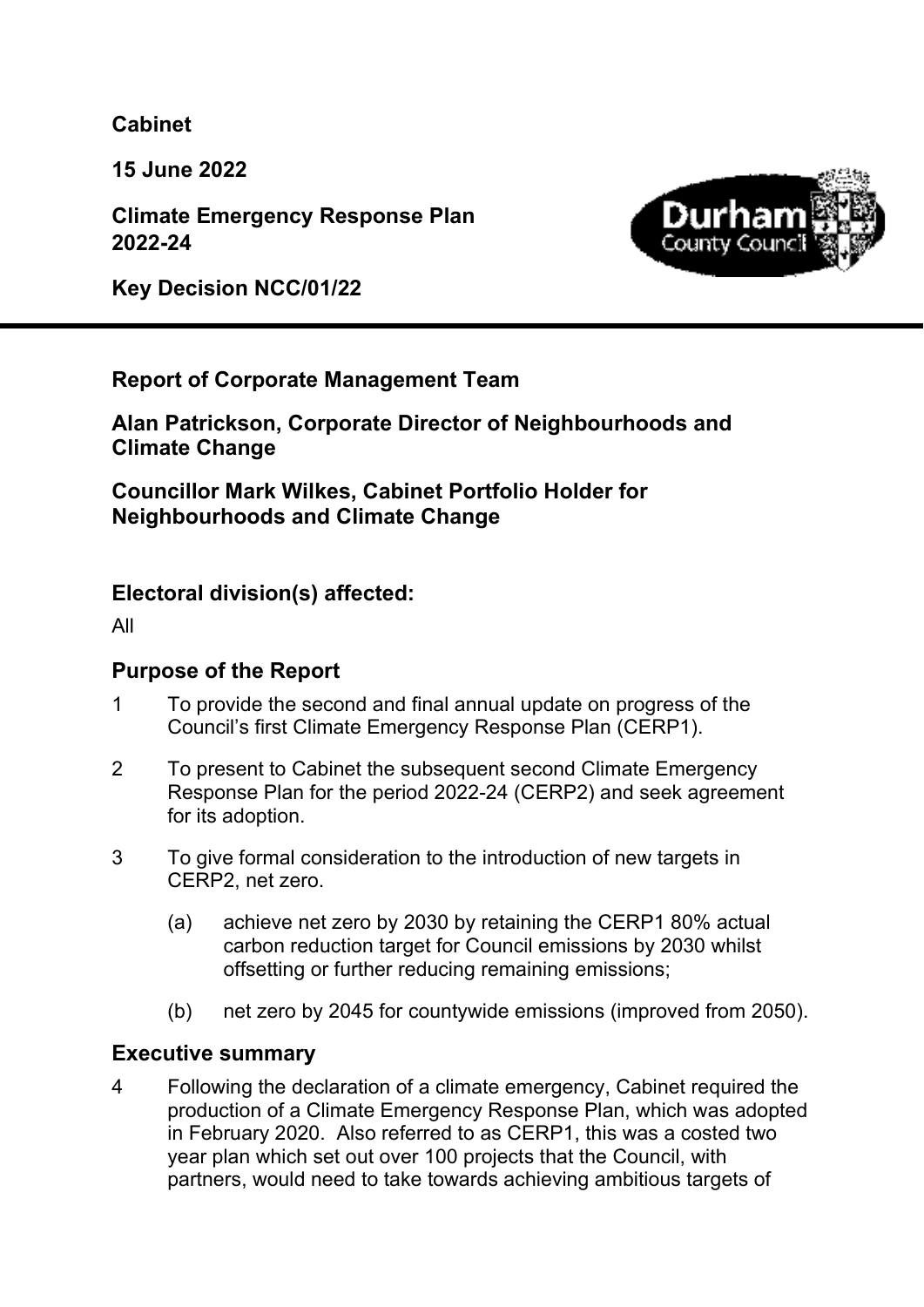reducing Council CO2 reductions of 80% by 2030 (2008/9 baseline) and for meeting the countywide target of being totally carbon neutral by 2050. It was developed from extensive consultation across Council staff, stakeholders, community groups, residents, and schools.

- 5 The declaration and subsequent Climate Emergency Response Plan (CERP1) required a report to be produced every year detailing the actions that are being undertaken to achieve our targets and setting at its expiry a further two-year programme of action.
- 6 Whilst the Covid pandemic had a key influence during the CERP1, significant progress was nevertheless made for instance with low carbon solutions to Abbey Leisure Centre and £8m Annfield Plain Zero Carbon Depot project commenced. Furthermore, countywide work with partners continued, for instance, the planting of 44,000 trees during 2021/22 and On Street Charging Initiative (SOSCI) project has installed 153 EV charge points sockets. Projects such as these have contributed to 58% Council reduction in tCO<sub>2</sub>e from 2008/9 and countywide a 54% reduction (2019) in tCO<sub>2</sub>e from 1990 levels.
- 7 This second Action Plan, CERP2, is proposed for adoption by this report. The CERP 2 action plan for the period 2022-2024 is fully costed and funding identified for the agreed programmes of work, including external sources, where appropriate. MTFP12 made provision for investment in the Low Carbon Team, mainstreaming the funding of the team and significant capital investments in low carbon schemes. This, allied with earmarked reserves held, is sufficient to cover initiatives or provide match funding set out in the CERP2 Plan up to 2024.
- 8 To achieve the climate change targets set out in CERP2 in their entirety, it will require a combination of access to external funding and also advances in technology in some areas. Without these the Council will not be able to achieve its targets.
- 9 It is recognised that the actions outside of those contained in the CERP2 action plan and actions / interventions beyond 2024 will be heavily dependent on access to funding. Given national strategies aimed at achieving net zero by 2050, this is a reasonable assumption, however it cannot be guaranteed, especially from the perspective of the current financial climate.
- 10 In this climate of tight resources, it is essential that our work at both a Council level and as a countywide influencer, is targeted to those areas where the biggest impact can be had. Future work and investment to achieve our ambitions in this area will therefore be built in to established Council processes including the annual MTFP planning cycle where capital and revenue expenditure will be considered alongside the needs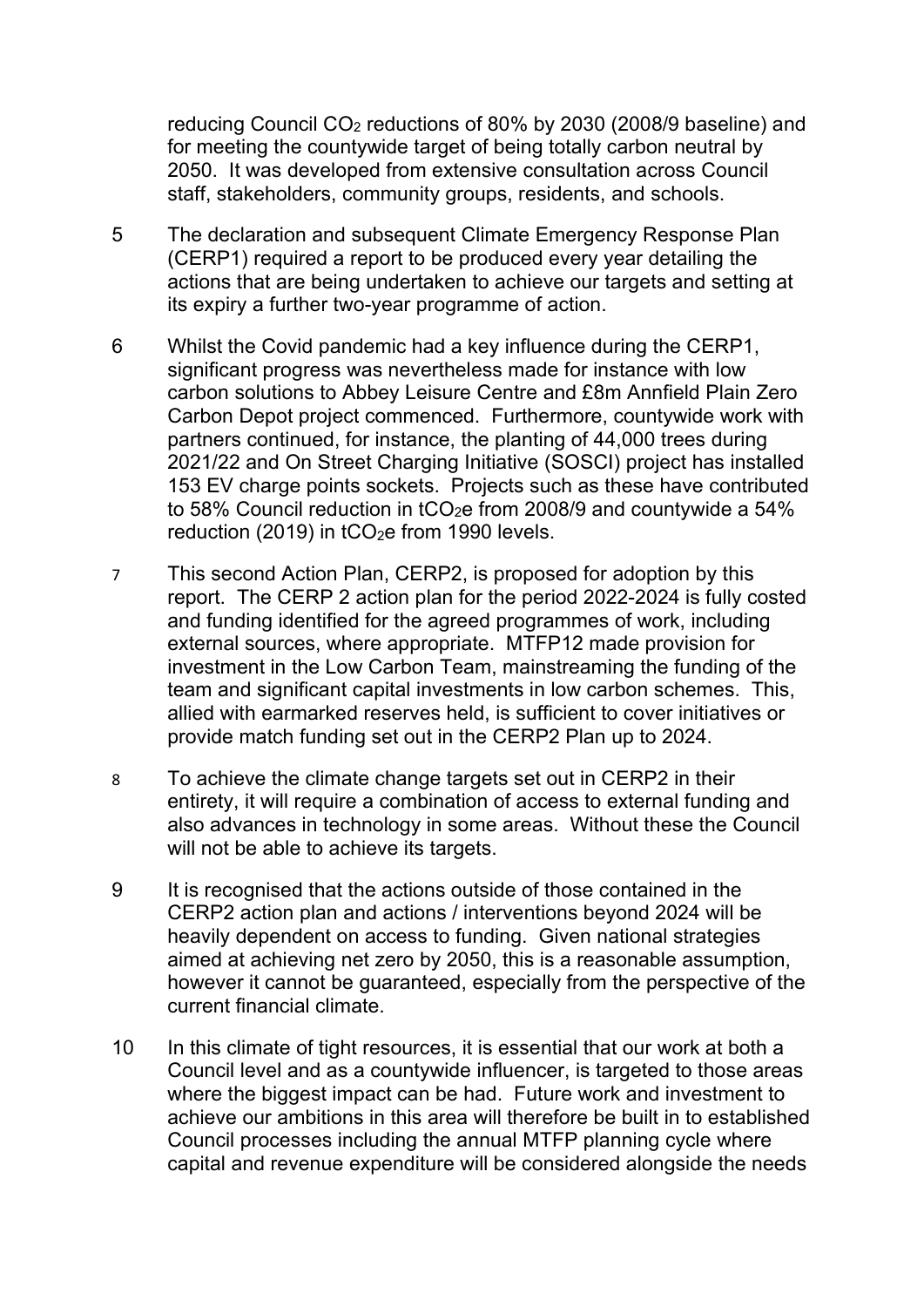of other service projects and programmes. Resources will be allocated to maximise the benefits from the those available. Additionally, external funding will be sought wherever possible to supplement Council budgets. These opportunities will need to be subject to financial assessment, including the development of the appropriate business cases and affordability tests.

#### **Recommendation(s)**

- 11 Cabinet is recommended to:
	- (a) note progress against CERP1 projects which have helped to achieving 58% Council reduction in  $tCO<sub>2</sub>e$  from 2008/9 and countywide a 54% reduction (2019) in  $tCO<sub>2</sub>e$  from 1990 levels;
	- (b) agree to the adoption of CERP2 and assist with the delivery of targets as set out in the report;
	- (c) to give formal consideration to the introduction of new targets in CERP2, net zero:
		- (i) achieve net zero by 2030 (against 2008/09 levels) by retaining the CERP1 80% actual carbon reduction target for Council emissions by 2030 whilst offsetting or further reducing remaining emissions;
		- (ii) net zero by 2045 (against 1990 levels) for countywide emissions (improved from 2050).
	- (d) note that the CERP2 targets will require access to funding from external areas and advances in technology in some areas in order to be fully delivered;
	- (e) note that any resources required to achieve the climate change targets outside of those costed plans included in the CERP2 action plan will be considered in future MTFP planning cycles with a value for money outcome-based focus alongside other projects and programmes.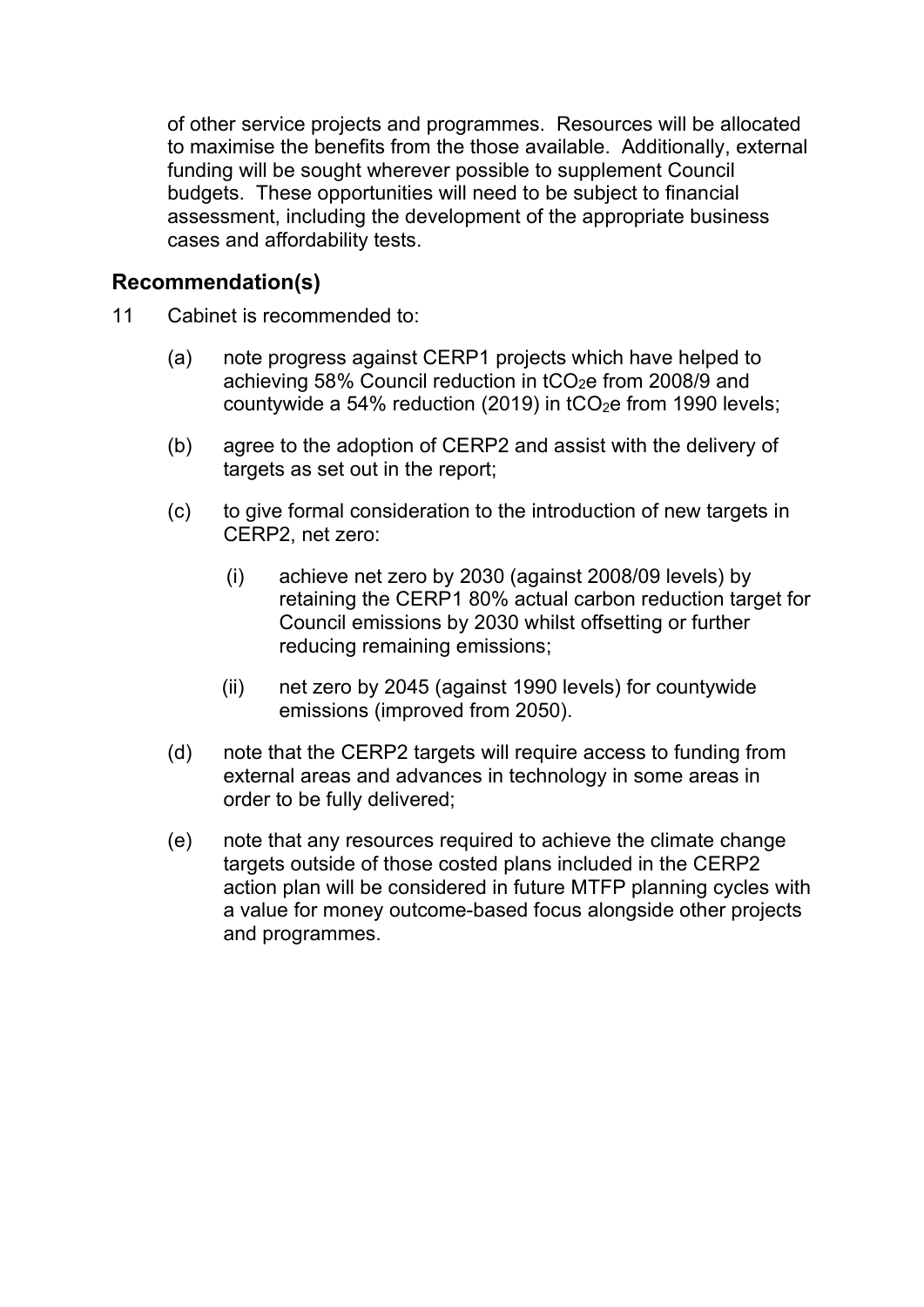# **BACKGROUND**

# **CERP1 Update**

12 The Council's carbon emissions during 2020/21 were 44,319 tonnes of carbon dioxide equivalent (tCO<sub>2</sub>e), marking a reduction of 58% compared with the baseline year of 2008/9. The graph below shows this as a year-on-year progression with the figures for each year being separated into the priority areas of electricity, heat, and transport.





- 13 In the baseline year of 2008/09, most of the Council's carbon emissions were from electricity use, shown in blue in the graph above. More recently, the biggest portion of the footprint is from heat, shown in green. The Council has made significant progress in reducing the amount of electricity that is consumed from the national grid over recent years and, at the same time, electricity has become less carbon intensive as the UK moves away from coal and toward more renewable electricity generation. The Council continues to report Scope 1 & 2 emissions (Direct emissions from using gas, oil or petrol and indirect emissions from electricity). Some Scope 3 emissions we also calculate, like business travel, but much of this is beyond the control of the Local Authority. Further information can be found on the Council's website and in the first CERP, however we are actively investigating ways in which to more proactively measure Scope 3 emissions, through procurement and software.
- 14 In relation to countywide emissions, the latest available carbon footprint figures are for the year 2019. The baseline year for these emissions is 1990, in keeping with the Government's measurement period for national targets. The chart below shows how the county's carbon footprint has been in decline since 2005 and gives the reduction in each year as a percentage from the 1990 baseline.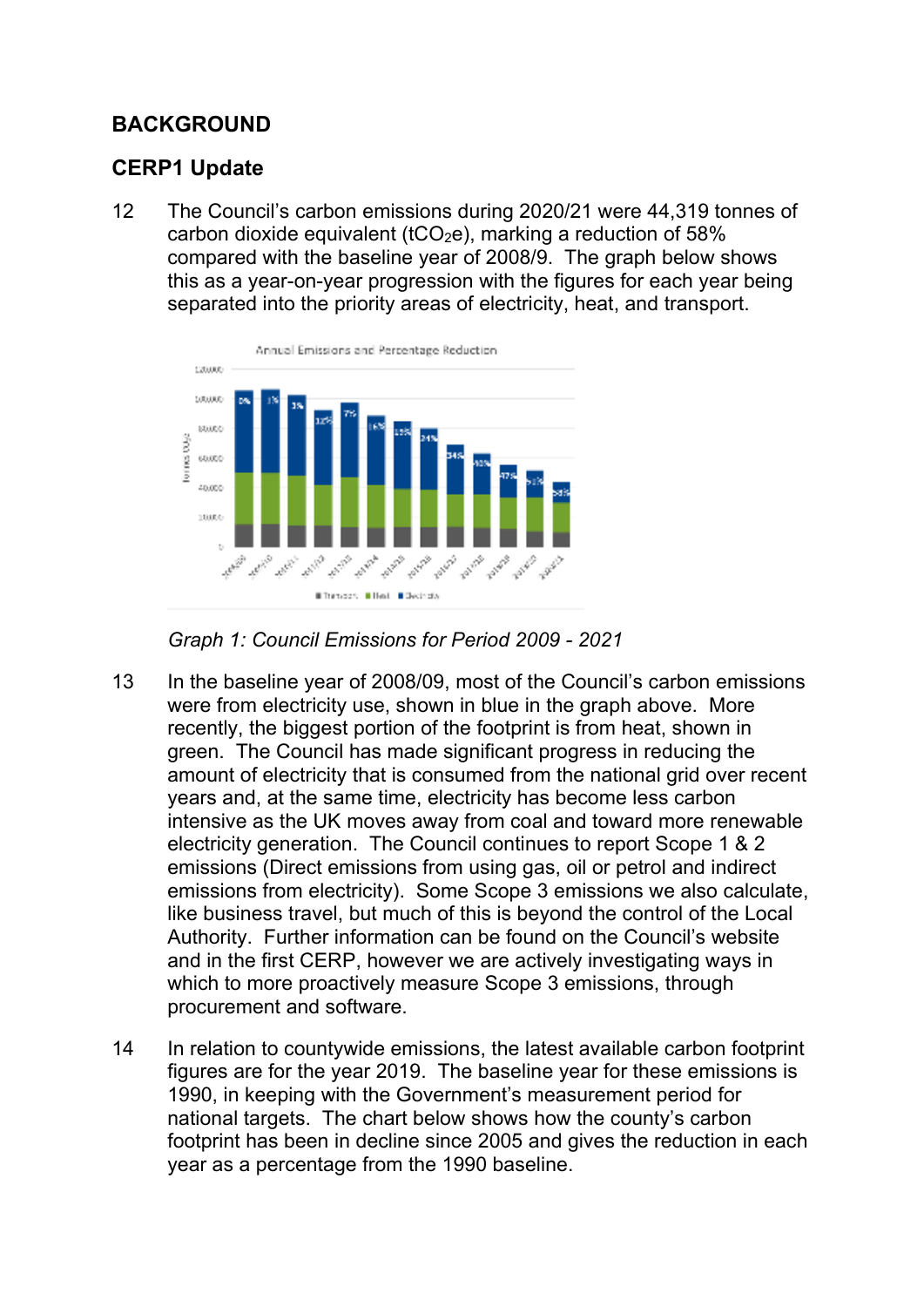

*Graph 2: Countywide Emissions for period 2005 – 2019* 

- 15 In 2019, 47% of the county's carbon footprint came from heat, 33% from transport, and 18% from electricity. The carbon footprint of the county as a whole is much larger than that of the Council as it incorporates everything that happens within the county with the exception of traffic passing through on the A1 motorway, trains on the East Coast Mainline and large industrial sites.
- 16 As we proceed towards a re-opening of services and buildings, after Covid, the continued implementation of the projects within the next iteration of the CERP and its newly identified projects, will be crucial if the momentum gained is to be sustained.
- 17 Initial estimates for 2021/22 suggest that energy use within Council buildings have increased over those in 2020/21. Data shows a 57% reduction in emissions in 2021/22 compared to 58% in 2020/21 (from 2008/09 levels). This 1% increase is in relation to a higher than usual reduction due to the national lockdown in 2020/21 and increased energy use in 2021/22 due to ventilation requirements. We are aiming for a 65% reduction by the 2022/23.
- 18 Because 2021 was a less windy year and because a number of nuclear power stations went offline, there is likely to be an increase in the carbon factor for national grid supplied electricity, which may slow improvement.
- 19 Some particular highlights against Council actions in CERP1 include:
	- (a) decarbonisation scheme at Abbey Leisure Centre with replacement of gas with air source heat pumps and solar panels, funded in part through government grant: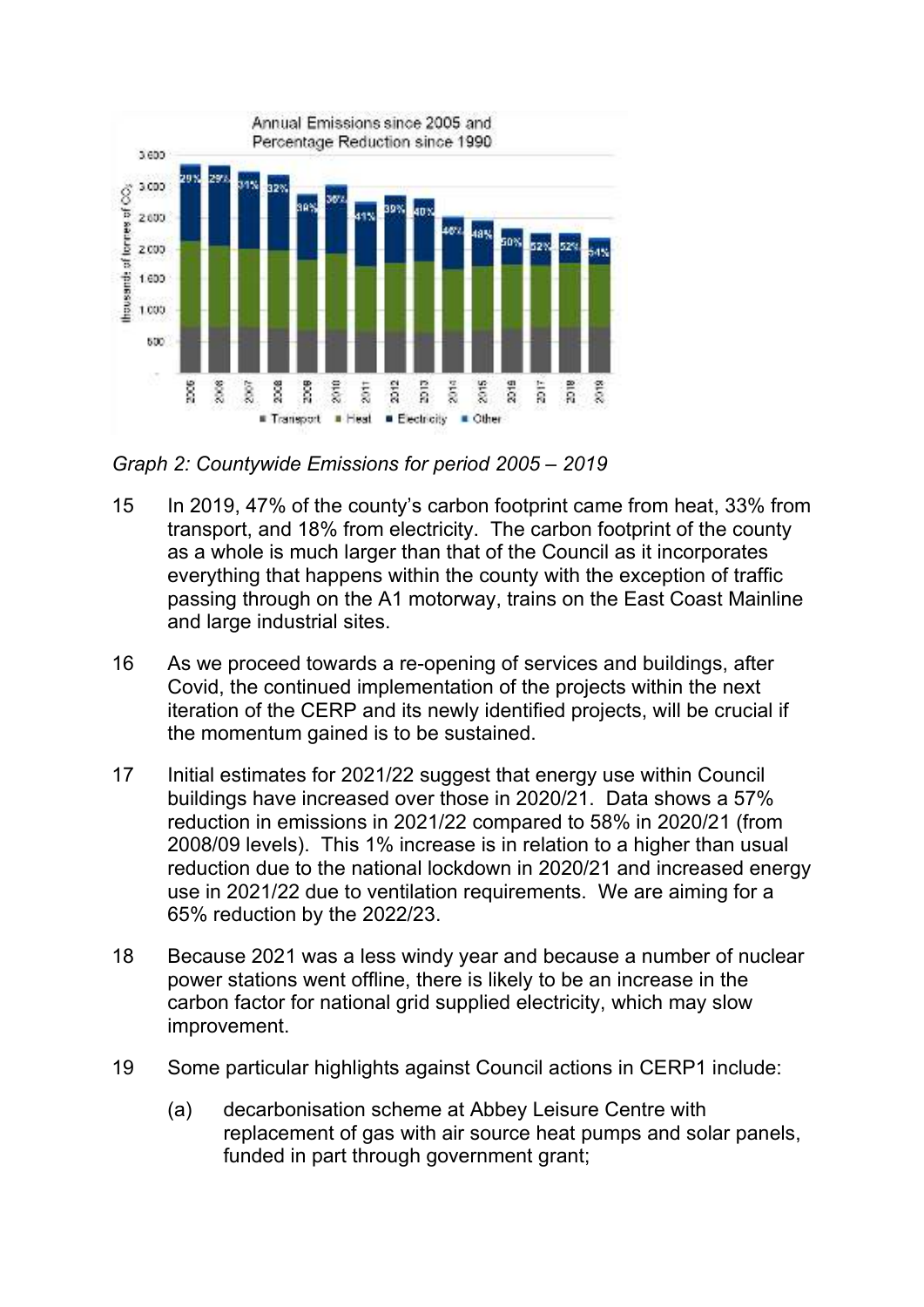- (b) £492,000 secured to improve the energy efficiency of Meadowfield Depot;
- (c) £114,000 secured to replace oil heating with an air source heat pump aligned to solar power at Woodland School, Teesdale;
- (d) the £8 million Annfield Plain Zero Carbon Depot project is continuing at pace, and is due for completion in July 2022;
- (e) the procurement team is leading the way in embedding social value and wider environmental concerns into major procurements.
- 20 Some particular highlights against countywide targets include:
	- (a) the Scaling On Street Charging Initiative (SOSCI) project has installed 153 EV charge points sockets, 10 of which are rapid charge, the other 143 being 7-22 kWh fast charging, in towns, libraries, leisure centres and community centres;
	- (b) the County Durham fuel poverty partnership has enabled residents in County Durham to have the 4<sup>th</sup> highest uptake of energy efficiency grants nationally, working with landlords to improve quality and energy efficiency of buildings and supporting low carbon retrofit for off-gas homes;
	- (c) Seaham Garden Village development proposals for using minewater heating are now being worked up at an inception phase.
	- (d) the Low;Carbon Economy Team has supported over 400 SMEs with energy efficiency advice and grants since 2016 and continues to do so through its Business Energy Efficiency (BEEP) project;
	- (e) the County Durham Food Partnership (Food Durham) has achieved national recognition with a bronze Sustainable Food Places award;
	- (f) 16,000 hectares of blanket bog have been restored in County Durham, avoiding 192,000 tonnes of carbon from being emitted each year.
- 21 In 2020 the CERP1 won the national Association for Public Sector Excellence (APSE) award in its Best Climate Initiative category. It was also commended by the national sustainable food charity, SUSTAIN, for the inclusion of actions relating to food and agriculture and was a finalist in the 2021 LGC awards.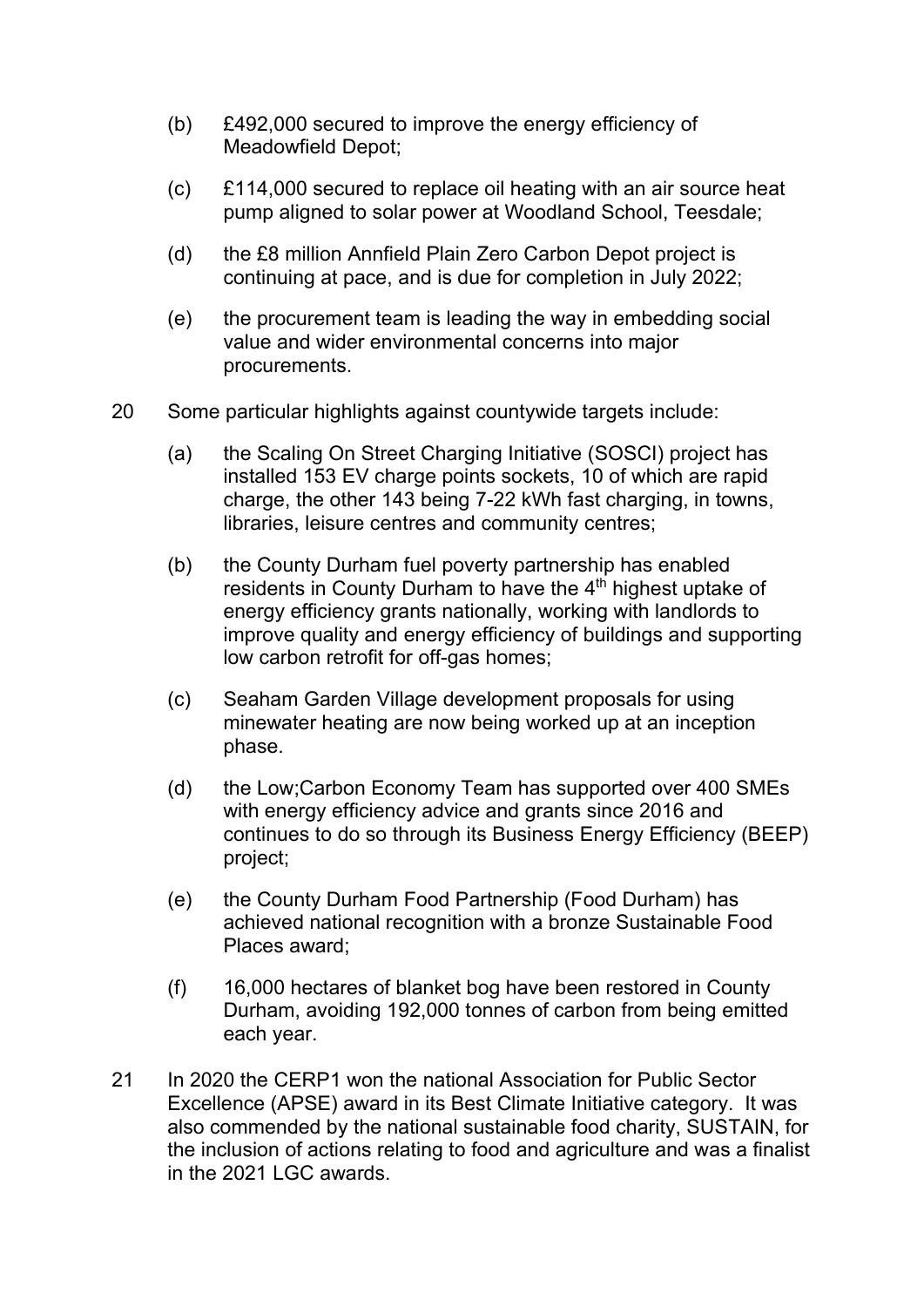- 22 Whilst the actions in the CERP have provided real and substantial carbon reductions, public concern and pressure for climate action has increased against the background of extreme weather events and the UK presidency of COP26 in Glasgow in November focussed even more attention on climate change.
- 23 As part of its local contribution to the COP 26 event, the Council convened a County Durham meeting of Partners, held on 1 November and attended by nearly 70 chief execs and senior decision makers. Over 40 partner organisations signed a Partnership Agreement (below) with further signatories added since then. The Agreement aims to develop a stronger, cross sectoral net zero partnership for the County over the coming years. It states:

#### *'We agree to work together as a partnership of organisations across County Durham to tackle climate change.'*

24 The County Durham Environment and Climate Change Partnership is also assisting with the delivery of the CERP and has a Climate Emergency sub group which helps to focus on strategic issues and projects across partners.

# **CERP2 and Climate Change Strategy**

- 25 As the successor to the original CERP, CERP2 has further developed both Council and community-based actions to take forward the carbon reduction commitments over the period of 2022-25, including the production of a high-level strategy containing overarching themes in which to frame the actions. CERP2 reviews the progress made since 2020 and highlights current emissions against our stated targets. The emphasis is on actions that we, as a partnership of organisations, communities, and business, need to take going forward as presented under ten thematic areas within four overarching principles.
- 26 The four principles are:
	- A Fair and Just Transition;
	- Achieving a Green Recovery;
	- Being Community and People Centred;
	- Applying Nature Based Solutions.
- 27 In relation to 'Nature Based Solutions', it is recognised that the county's natural environment has a vital role to play in tackling climate change and key measures to help address the ecological emergency are included within the Natural Environment chapter.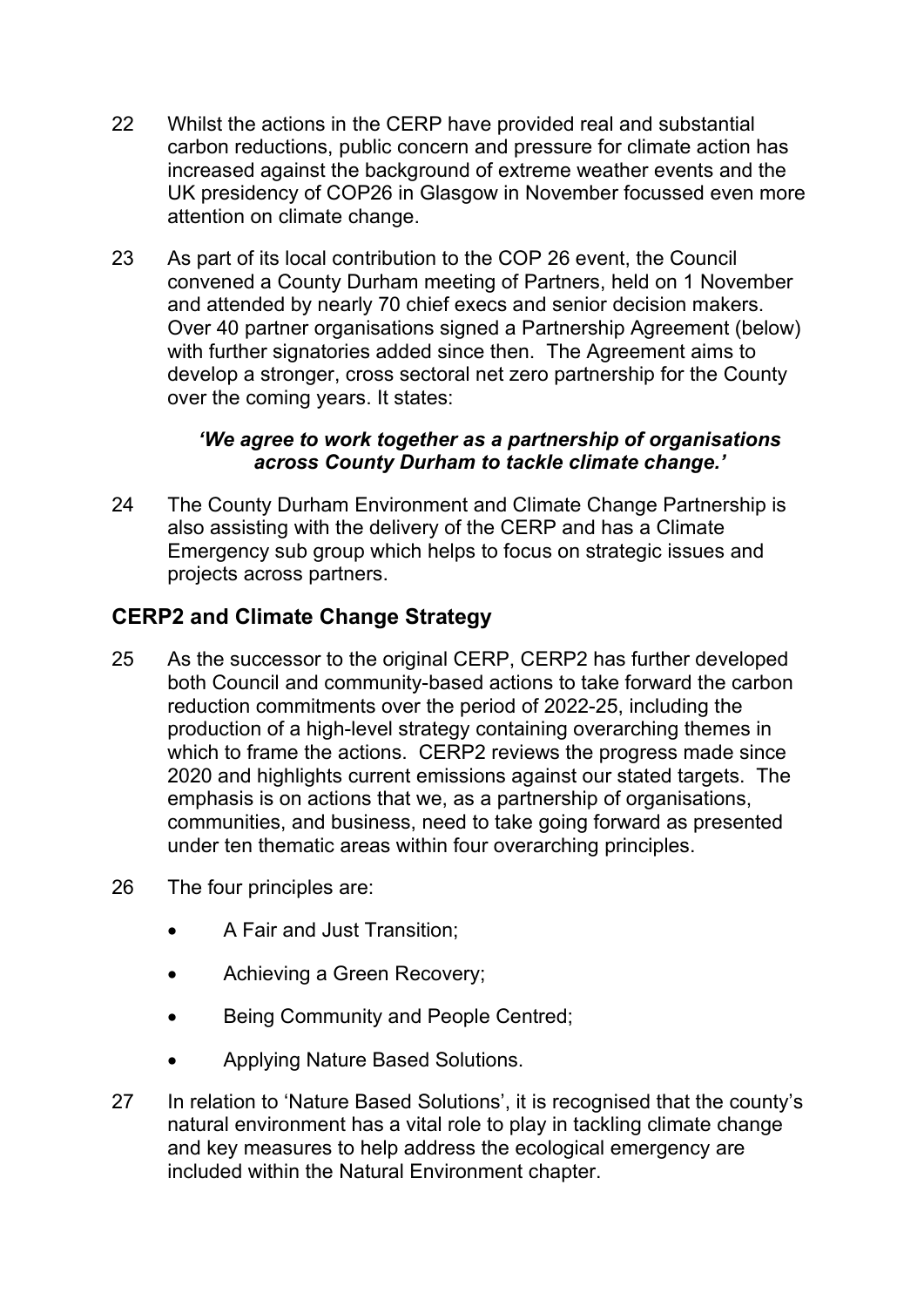- 28 The ten chapter themes of the document are:
	- Heat Decarbonisation;
	- New Development;
	- Transport and Connectivity;
	- Electricity;
	- Business and Skills;
	- Procurement and Waste;
	- Land and Sustainable Food Production;
	- Natural Environment;
	- Adaptation;
	- Engagement, Education and Behavioural Change.
- 29 Each chapter contains a summary page, which details the actions that the Council and other partners are planning or carrying out to help the county become carbon neutral by 2045. The chapters then include a section on how the Council is taking the issue forward, an Actions and Partnerships section which describes the actions and collaborations that are planned for this CERP period (2022 – 2024), and finally an 'Ask of Government' section, which summarises the actions that we need the government to drive forward. The document also includes a table of actions across all the themes.
- 30 The investment associated with the 127 climate change related actions, across the CERP2 period and with partners are estimated to be over £121 million. There is significant uncertainty in this figure as many of the projects are in design stage and some may not be developed. Full carbon emission reductions associated with actions are still being calculated and will be added into the CERP when known.
- 31 Some projects included within CERP2 (not in CERP1) include:
	- (a) Heat Decarbonisation of DCC Buildings £5 million over 2 years supported by significant bids for government grants;
	- (b) NetPark Phase 3 Design includes no connection to gas network and consideration of solar PV farm;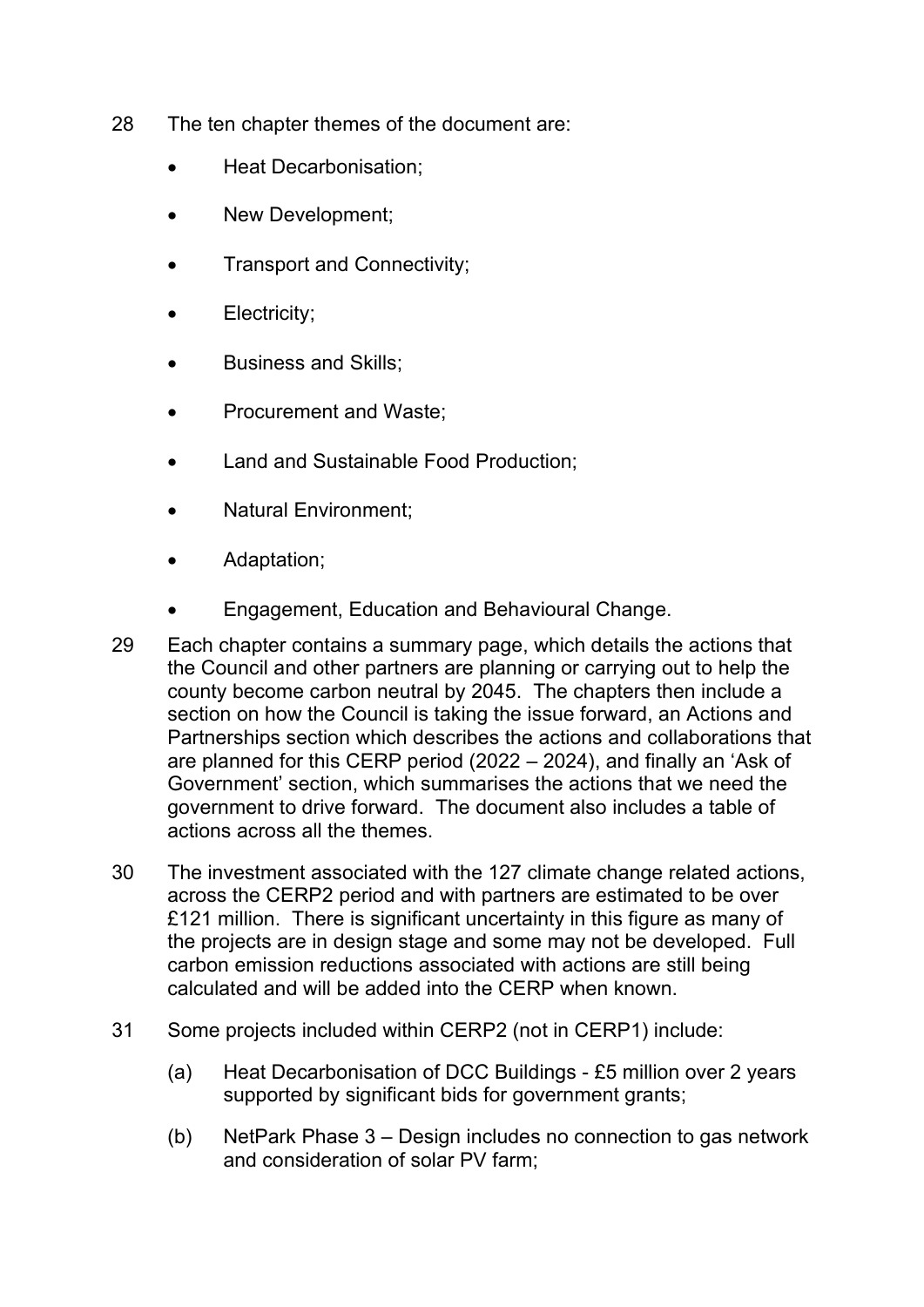- (c) new DCC Council Housing Being delivered to Future Homes Standard;
- (d) improvement of EV infrastructure at Park and Ride sites and further roll out of EV charging County-wide;
- (e) development of a business case for solar car ports across the public sector estate;
- (f) embed sustainability into major procurement exercises through the Themes, Outcomes and Measures (TOMS) methodology;
- (g) explore the impact of school food waste, including those that have collections and those that don't. Through auditing, connect with the 'Lets Go Zero' 2030 campaign through existing school programmes;
- (h) elimination of peat-based tree/shrub compost through use of recycled soil conditioner, contributing towards reducing emissions from the destruction of peatlands;
- (i) the Community Sustainable Drainage (SuDS) Innovation Accelerator is a multi-partner project, led by Durham County Council, exploring how SuDS can be used as a mechanism to create more resilient, greener urban spaces which are shaped by their residents;
- (j) work with BEIS, Northern PowerGrid and the Regional Energy Hub on Heat Zoning and Local Area Energy Planning (LAEP). A LAEP can provide sound foundations for effective and sustained local action to cut carbon emissions. The resulting plan can potentially underpin specific proposals to upgrade local energy networks to enable decarbonisation plans, including for example increased EV charging, district heating or to accelerate the move away from gas/oil heating;
- (k) introduction of Climate Change training for all Council staff;
- (l) investigating the extension of minewater heating to Horden and other suitable locations;
- (m) work to integrate the newly declared Ecological Emergency into the CERP.
- 32 Although climate change mitigation is detailed throughout the CERP, adaptation to a changing climate is a new topic area in the Plan. Successful partnerships already exist in relation to flood mitigation and it is anticipated that these would continue and grow. The importance of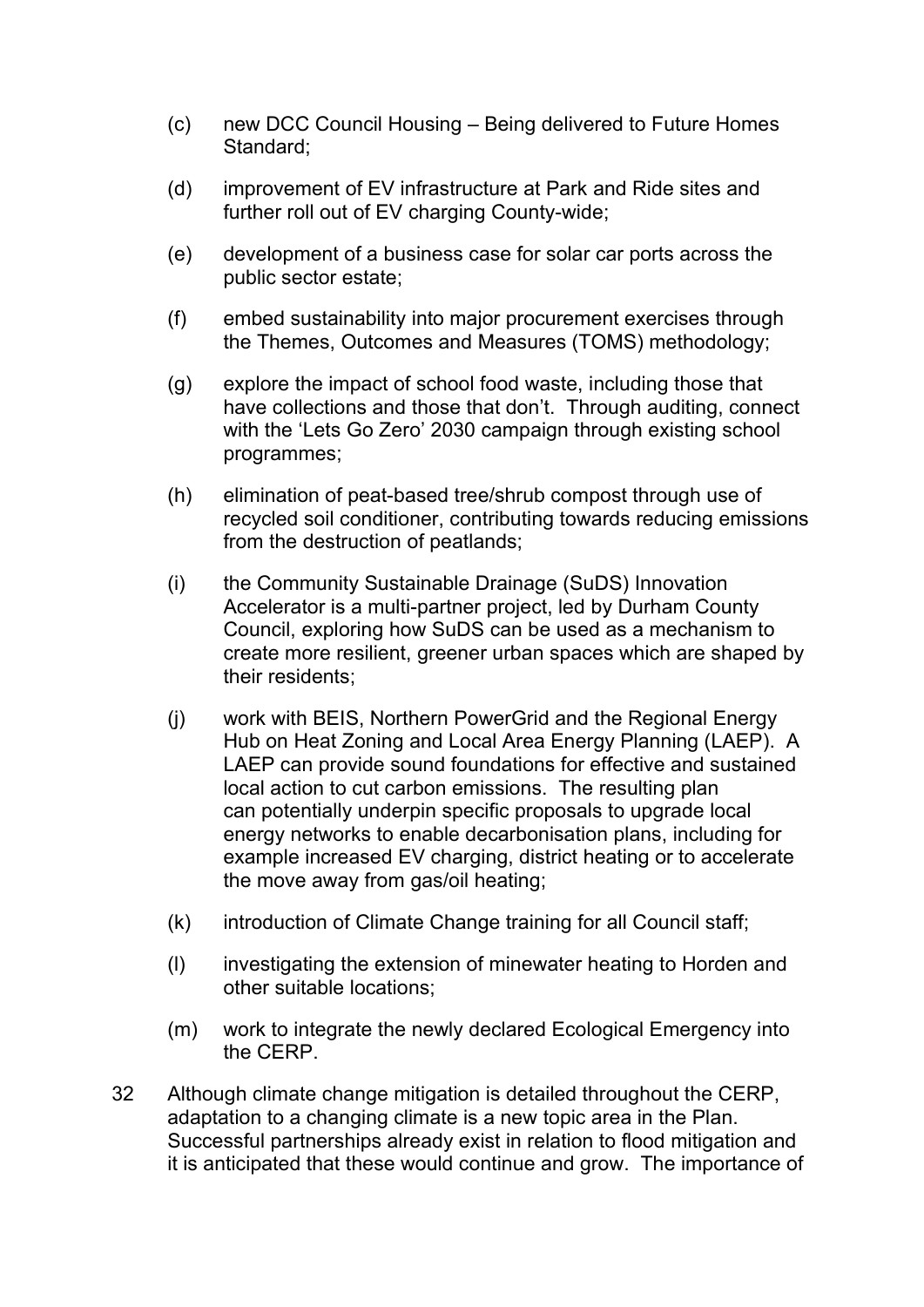ensuring resilient communities and infrastructure is vital, especially in the aftermath of Storm Arwen, when rural communities lost power for weeks.

- 33 Projects relating to both Council and countywide actions require significant resource investment across the Council, especially those dealing with heat decarbonisation. There is now a growing acknowledgement that it is in everyone's interests and responsibility to achieve the agreed targets. Increased funding for teams/projects that deal with climate related projects, such as Housing Solutions, Transport, etc. as well the Low Carbon Team, is one practical way to help reach targets. Working together is also essential to avoid duplication and to ensure quick and easy wins.
- 34 The Council will also continue to prepare building feasibility reports to support funding applications and work with partners to pursue Government and other external funding opportunities. On-going progress reporting and member support will also come through the Environment Overview and Scrutiny Committee which plays an overarching review role in the CERP process.

### **Finance and resources**

- 35 Whilst it is recognised that there are potentially significant costs involved in delivering upon objectives, DCC will take a proactive approach to financial planning to ensure that ambitions can be met along with other responsibilities of the Council. There are significant opportunities to create substantial cost savings from projects within the CERP, especially given energy price volitivity seen over the past year, which is not expected to smooth out anytime soon. This demonstrates tackling carbon emissions is not just environmentally sound practice but that cost savings can be found from energy efficiency and energy generation projects.
- 36 The Council previously committed £3 million in funding over two years 2020 – 2022 and further commitments have now been confirmed:
	- capital allocation for buildings decarbonisation (£2.5m a year and targeting government grants);
	- fleet replacement with EV alternatives;
	- retention of staff on temporary posts made permanent (£194k total cost);
	- £1 million revolving loan fund to enable on-going energy retrofits for SMEs;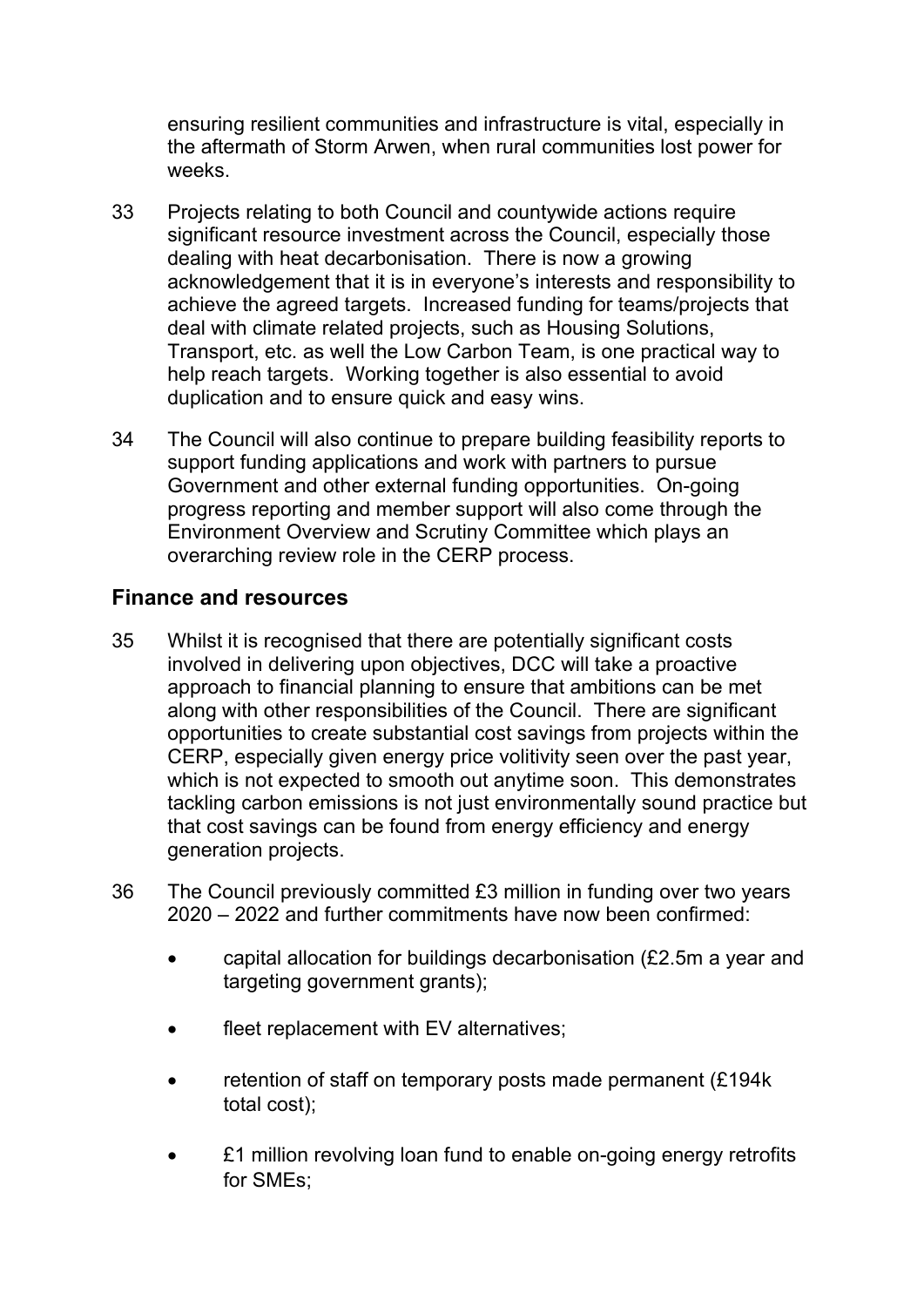- £600,000 loan scheme for community and other public buildings;
- additional £150,000 grant scheme for community buildings;
- increase in installation of solar on council buildings and land.
- 37 Net Zero is a priority from Central Government, following COP26 in Glasgow and it is recognised that Government and local government cannot achieve these ambitions alone. As such there are opportunities to benefit from Government funding, including for example Public Sector Decarbonisation Funding (PSDS), for which we have had four successful projects funded and delivered through the first two rounds. We have also been successful in applying for £5.6 million of funding from round 3 of PSDS for decarbonisation projects including five leisure centres following a huge increase in survey work and applications and are working up significant bids for future PSDS rounds as well as other funding and investment opportunities, such as the Shared Prosperity Fund and Levelling Up.

# **Background papers**

Carbon Management Plan 2020-2025

#### **Other useful documents**

DCC's Climate Emergency Response Plan.

# **Author(s)**

Stephen McDonald Tel: 03000 265537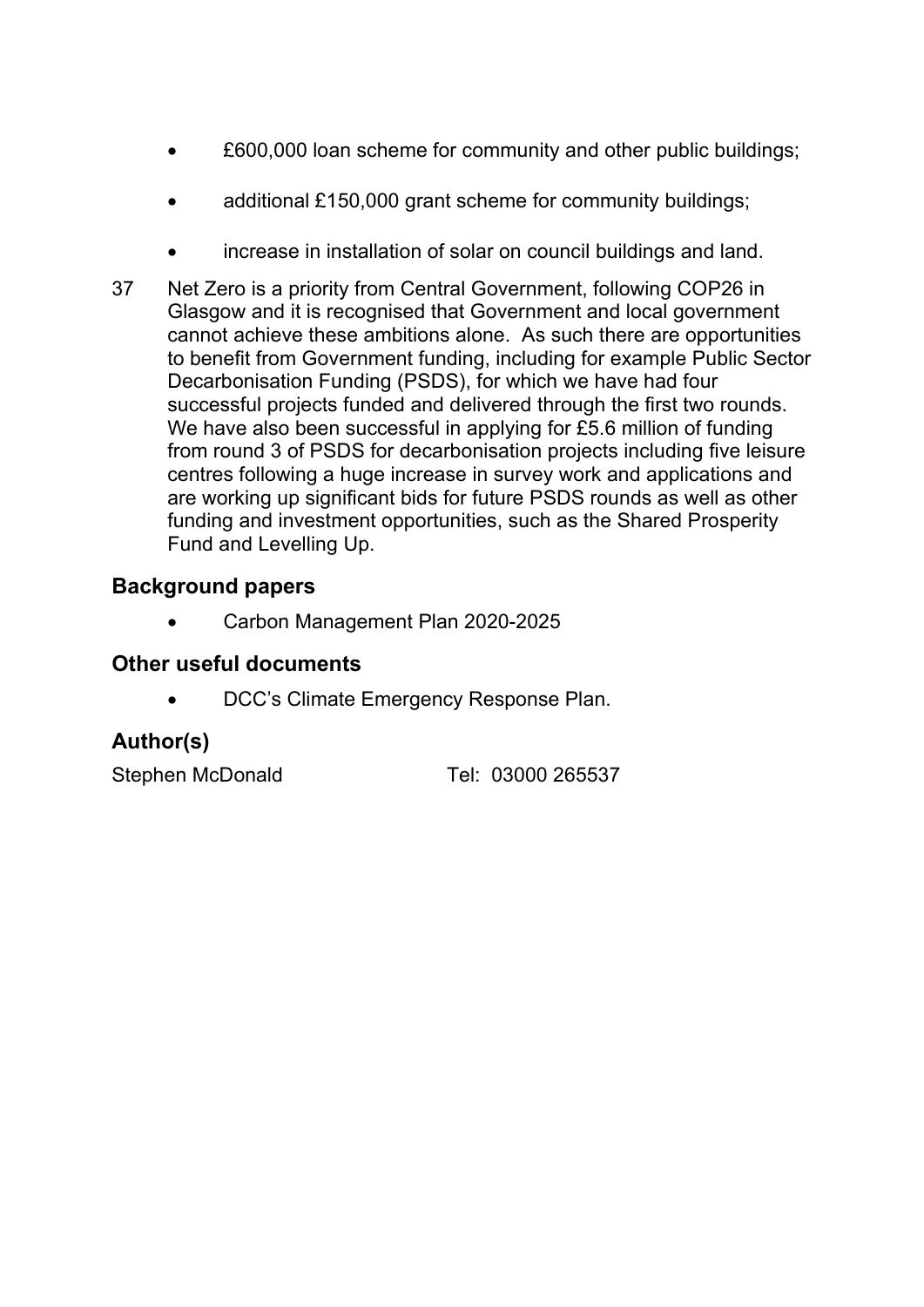# **Appendix 1: Implications**

# **Legal Implications**

The Climate Change Act 2008 established a UK commitment to reduce greenhouse gas emissions by 80% by 2050 from 1990 levels and the Paris Agreement (to which the UK is a signatory) which aims to keep the increase in global average temperature to well below 2°C above preindustrial levels; and to limit the increase to  $1.5^{\circ}$ C to prevent dangerous climate change. On 12 June Government announced plans to legislate to revise the Climate Change Act and adopt a target of net zero carbon emissions by 2050 which is now in law.

# **Finance**

Previous funding committed £3 million over two years and further new commitments have been agreed as part of the MTFP, including:

- Capital allocation for buildings decarbonisation (£5 million over two years);
- Feet replacement with EV alternatives;
- Retention of staff on temporary posts made permanent (£194k total cost);
- £1 million revolving loan fund for to enable on-going energy retrofits to SMEs;
- £600,000 revolving loan fund for community buildings and a £150,000 grant scheme.

The costs associated with climate change related actions across the CERP2 period and across partners are estimated to be over £121 million. There is some uncertainty in this figure as many of the projects are in design stage and some may not get developed at all. Future work and investment to achieve our ambitions in this area will be built in to established Council processes including the annual MTFP planning cycle where capital and revenue expenditure will be considered alongside the needs of other service projects and programmes.

Likewise detailed estimates of carbon emissions reduction associated with actions are yet to be calculated but will be added into the CERP when known.